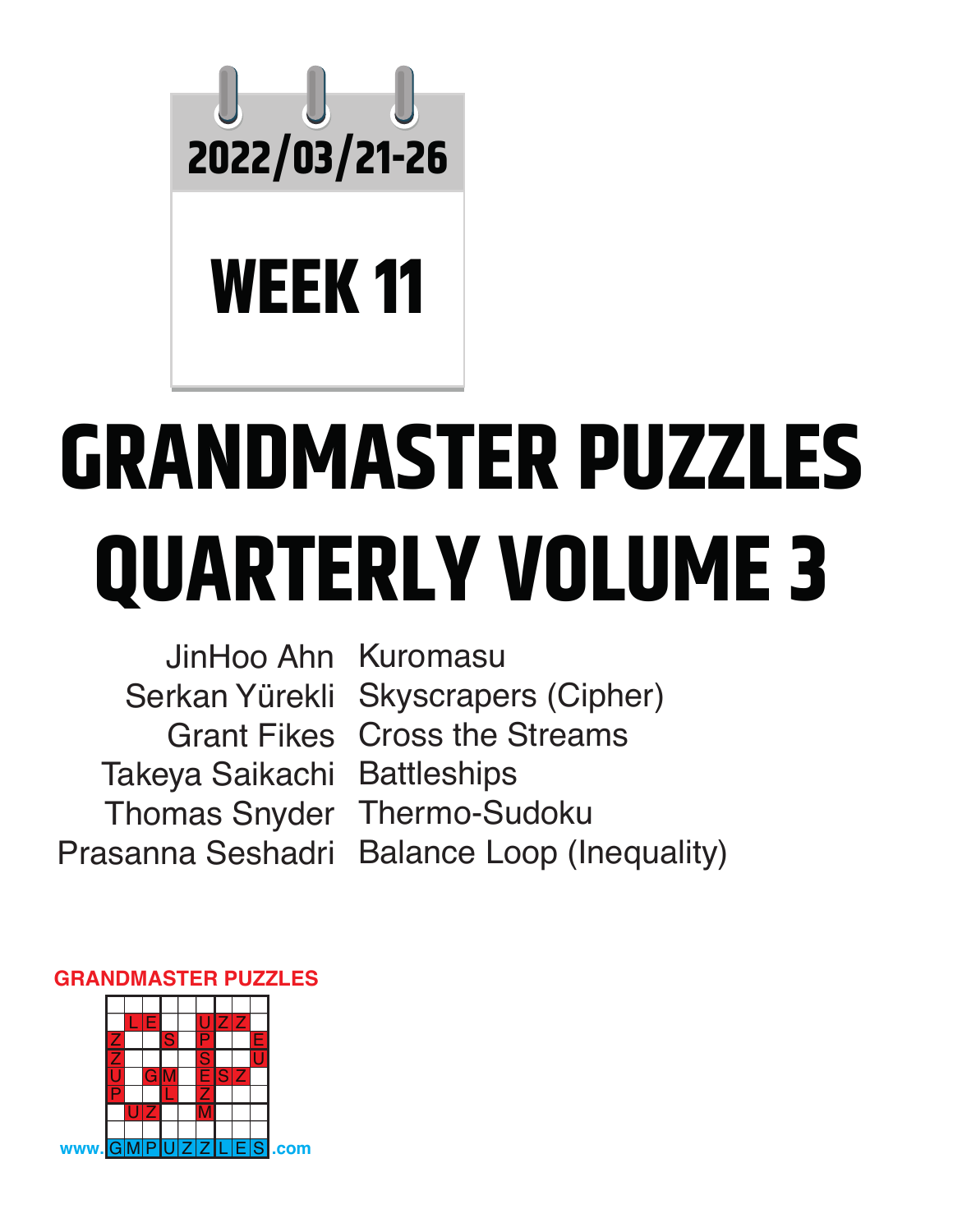#### Kuromasu by JinHoo Ahn

Rules: Shade some empty cells black so that each number indicates the total count of white cells connected vertically and horizontally to that number including the numbered cell itself. Black cells cannot share an edge, and all white cells must belong to a single connected group.



 $\bigstar$ \*\*\*\*

*Double Sequences*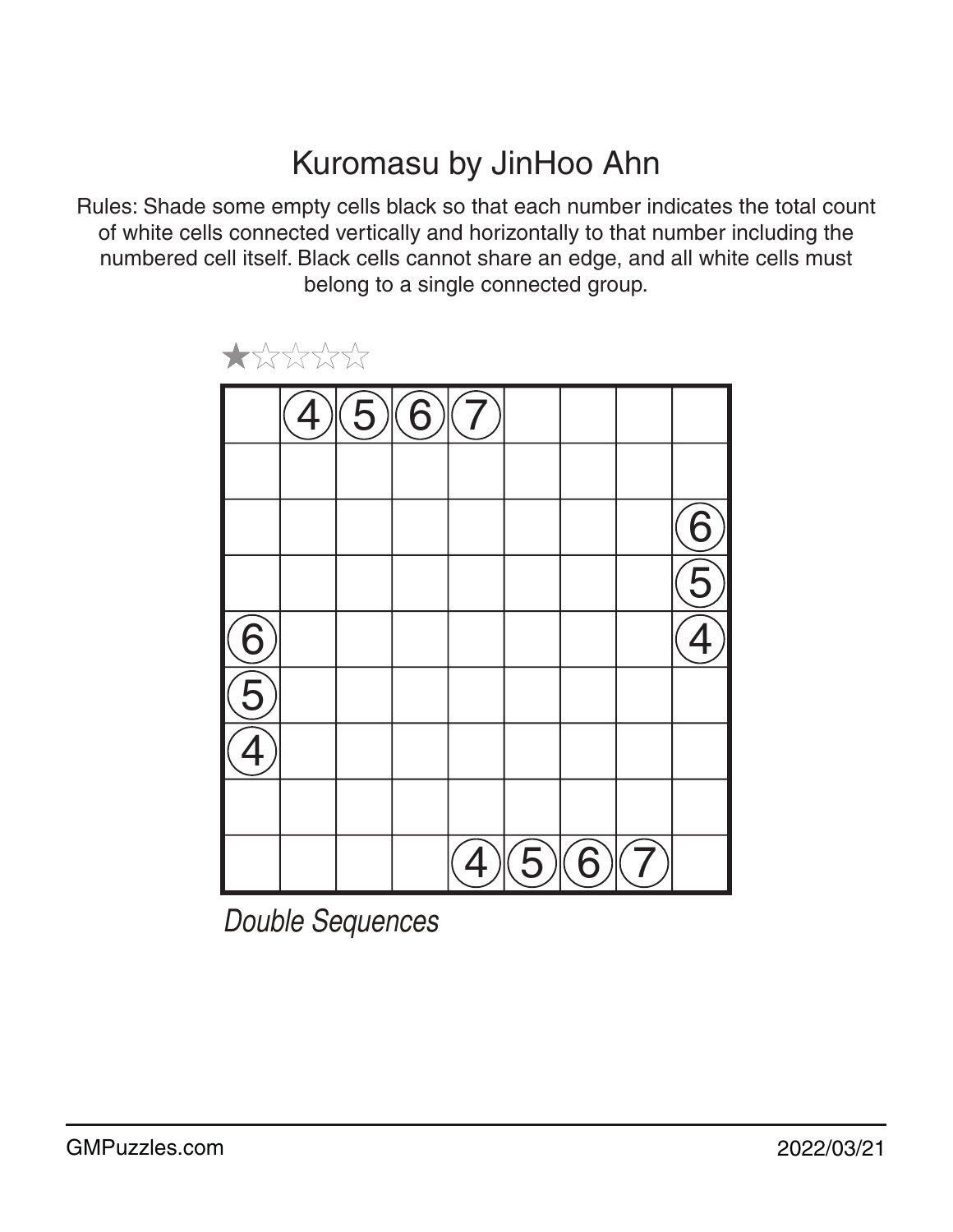### Skyscrapers (Cipher) by Serkan Yürekli

Rules: Standard Skyscrapers rules, using the integers 1-5. Also, each letter represents a different positive integer, for the solver to determine.

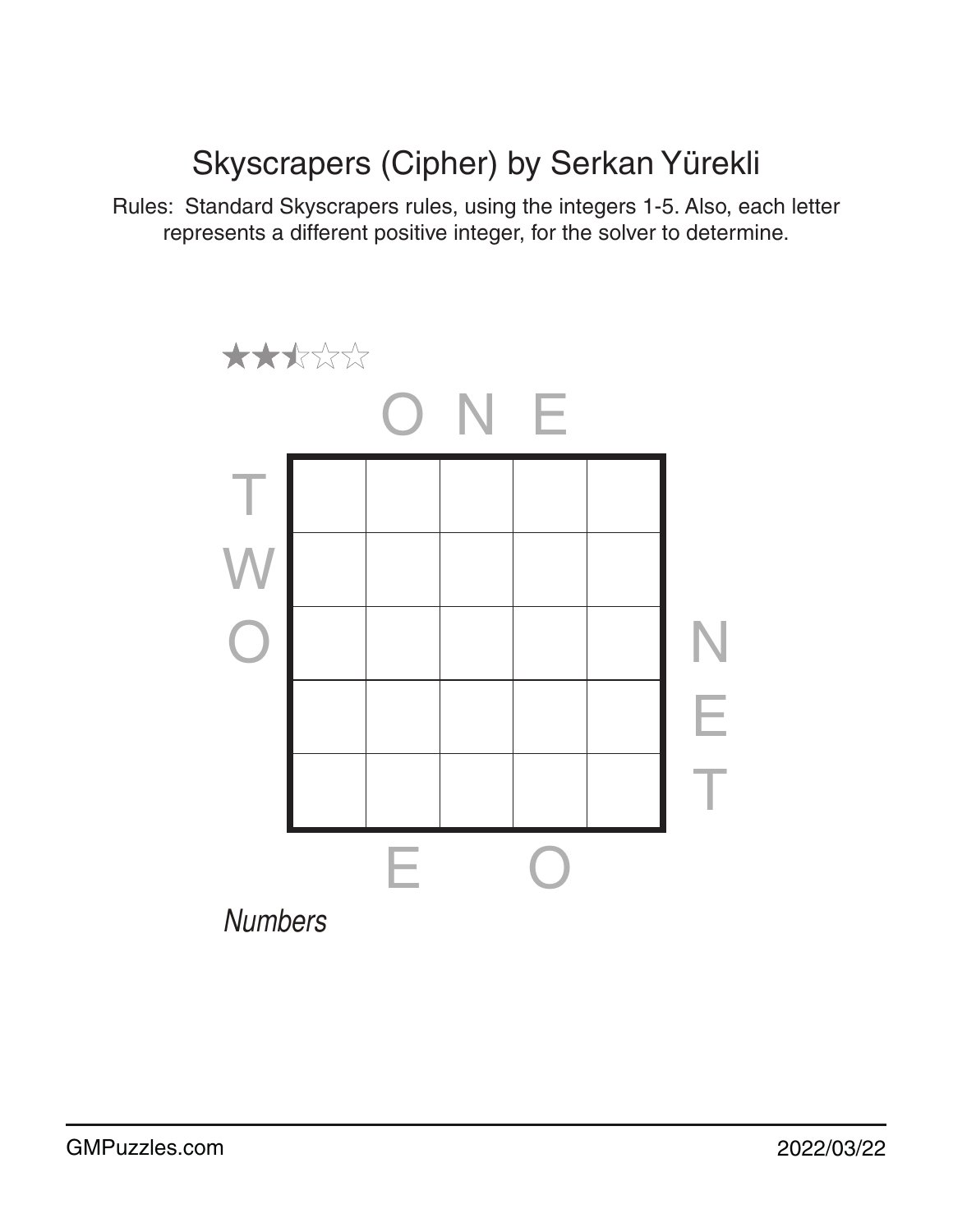| ★★★☆☆          |                |                |                |                |                |        |        |        |                |                |        |        |        |
|----------------|----------------|----------------|----------------|----------------|----------------|--------|--------|--------|----------------|----------------|--------|--------|--------|
|                |                |                |                |                | $\overline{?}$ |        |        |        |                |                |        |        |        |
|                |                |                |                |                | $\overline{?}$ | 3      |        | $\ast$ | $\overline{?}$ |                |        |        | $\ast$ |
|                |                |                |                | $\frac{4}{3}$  | 3              | 3      |        | 3      | $\overline{?}$ | $\overline{4}$ |        |        | 3      |
|                |                |                |                | $\overline{?}$ | $\ast$         | $\ast$ | $\ast$ | $\ast$ | $\overline{?}$ | 3              | $\ast$ | $\ast$ | $\ast$ |
|                |                |                | 3              |                |                |        |        |        |                |                |        |        |        |
| $\overline{?}$ | $\overline{?}$ | $\overline{?}$ | $\overline{?}$ |                |                |        |        |        |                |                |        |        |        |
|                |                | $\overline{4}$ | $\overline{4}$ |                |                |        |        |        |                |                |        |        |        |
|                |                |                | $\ast$         |                |                |        |        |        |                |                |        |        |        |
|                | $\ast$         | 3              | $\ast$         |                |                |        |        |        |                |                |        |        |        |
| $\overline{?}$ | $\cdot$        | 3              | $\ast$         |                |                |        |        |        |                |                |        |        |        |
|                | ?              | 3              | $\ast$         |                |                |        |        |        |                |                |        |        |        |
|                | $\overline{?}$ | ?              | $\overline{?}$ |                |                |        |        |        |                |                |        |        |        |
|                |                | $\ast$         | 3              |                |                |        |        |        |                |                |        |        |        |
|                | 3              | $\overline{?}$ | $\overline{4}$ |                |                |        |        |        |                |                |        |        |        |

*3 4 All*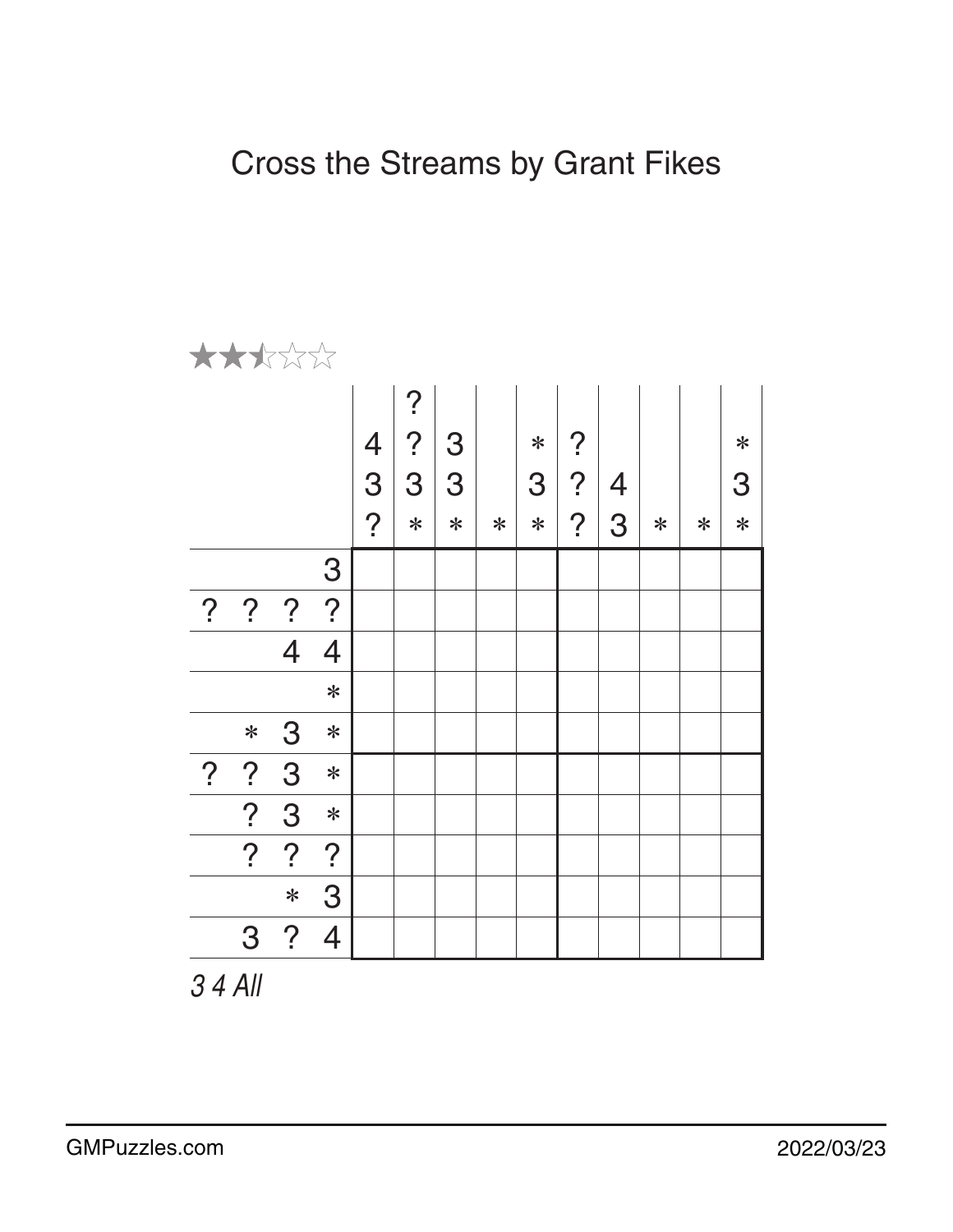

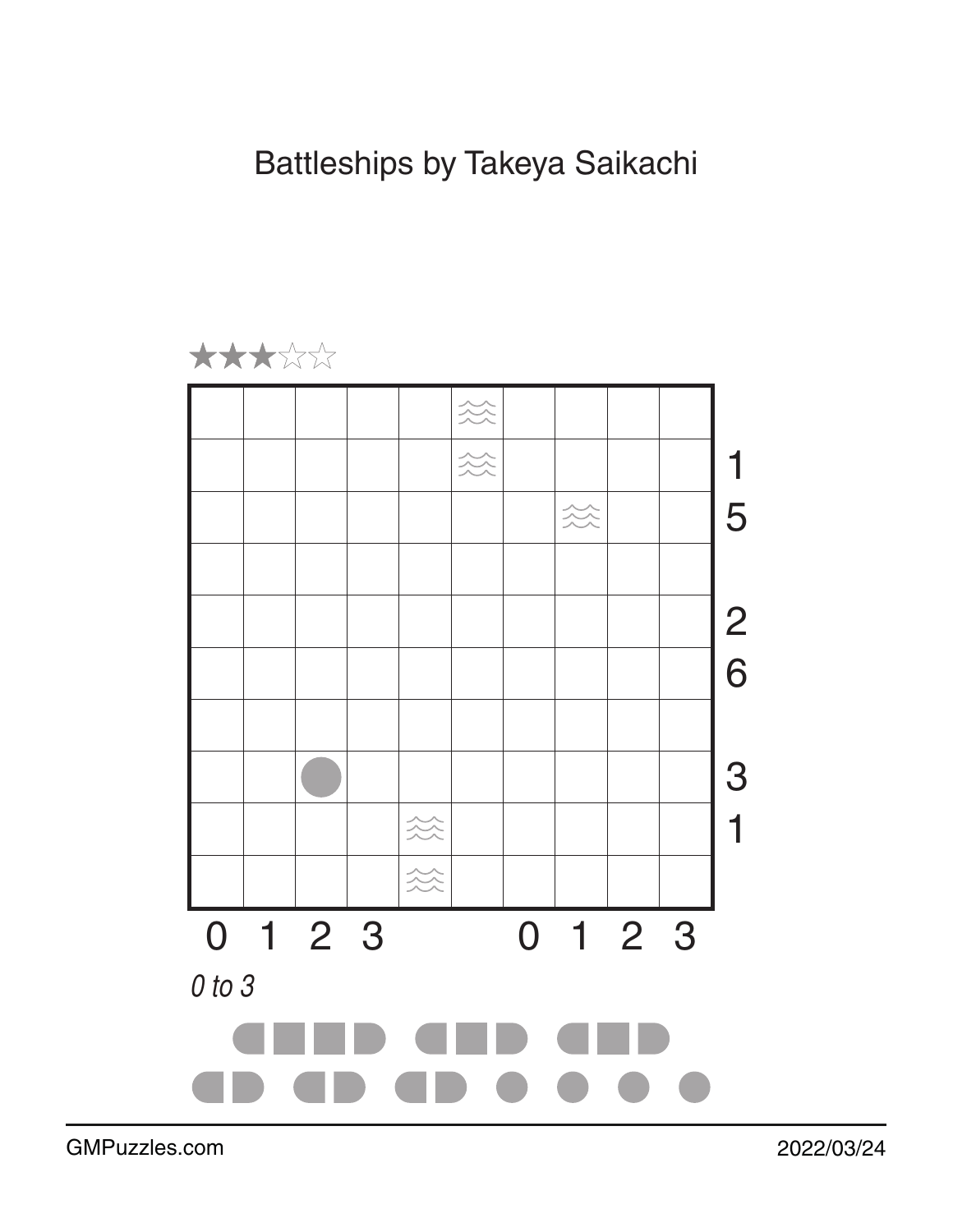

*3/25*